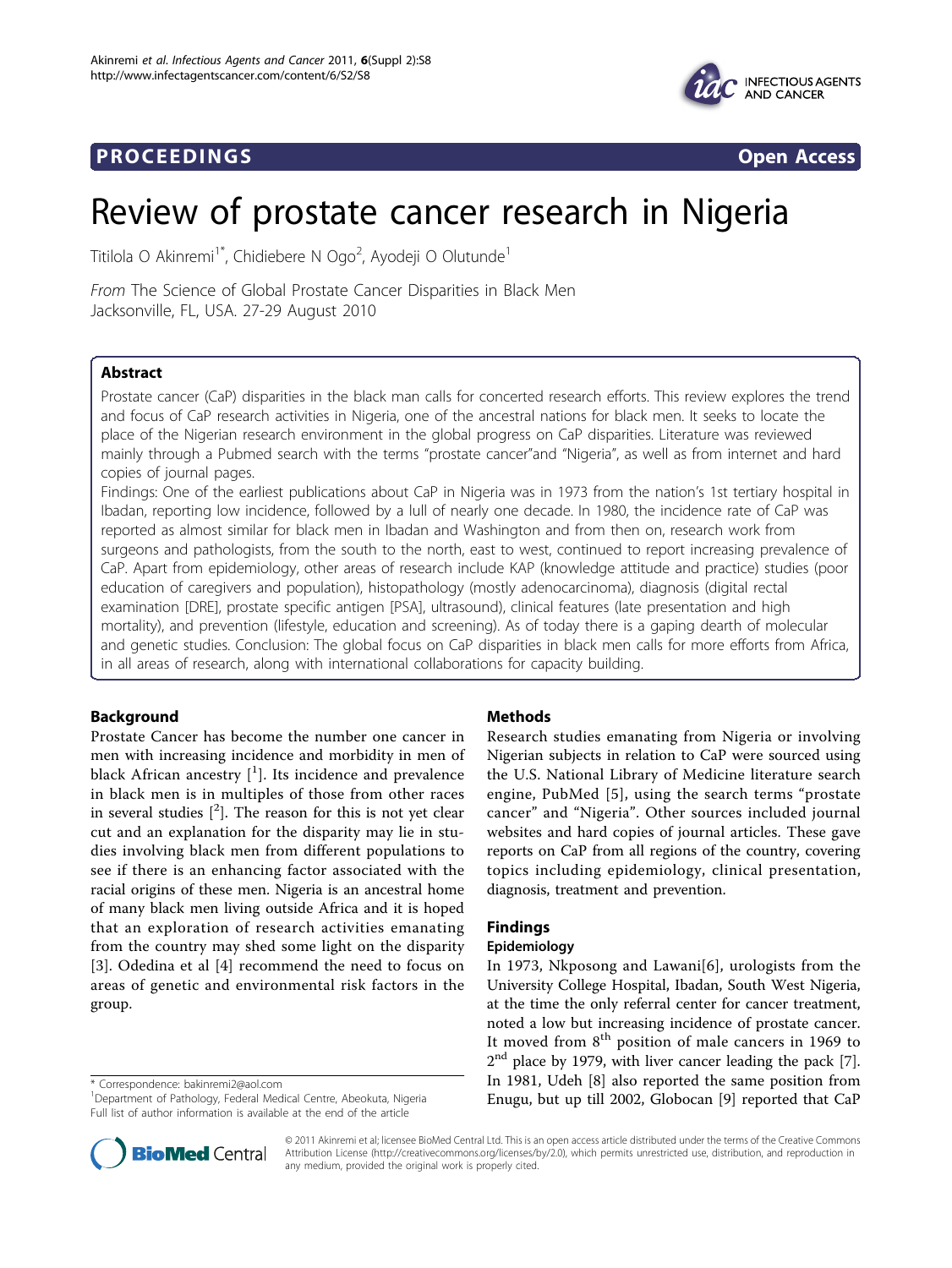was not among the top 5 cancers in developing countries.

Angwafo [\[10](#page-2-0)], while reporting  $93.8/10^5$  incidence from Cameroon in 1994, asked the question "Is prostate cancer rare in black Africa?" while Osegbe [[11\]](#page-2-0) in a report from Lagos where the hospital incidence was put at  $127/10^5$ , surmised that incidence of CaP may be underestimated in Nigerians. Similar reports of increasing hospital based incidence came from other parts of Nigeria with rates of  $61.3/10^5$  from Calabar [\[12\]](#page-2-0) and  $182.5/10^5$  from Ife [[13](#page-2-0)]. The stance of Globocan has since changed with the 2008[[14\]](#page-2-0) report that CaP had become the top male cancer and fourth commonest cancer in Nigeria.

Ogunbiyi and Shittu [\[15\]](#page-2-0) from the Ibadan Cancer Registry in 1999 announced a definite increase of CaP among Nigerians. It had risen from  $8<sup>th</sup>$  position in 1969 to  $1<sup>st</sup>$  position in 1996, being 11% of all male cancers. Studies from Kano [[16\]](#page-2-0), Zaria [\[17](#page-2-0)], Benin [\[18\]](#page-2-0) and Maiduguri [[19\]](#page-2-0) showed CaP as16.5%, 9.2%, 7.13% and 6.15% of male cancers.

## Clinical presentation

Reports from all regions of the country emphasize late presentation as the pattern in Nigerian CaP patients. From both South [[12](#page-2-0)] and North [[19\]](#page-2-0) about two thirds of patients presented with metastatic disease, and 94.2% [[13](#page-2-0)] and 91% [[20\]](#page-2-0) presented with complications respectively. Mortality was generally high with 64% dead within 2 years in a review by Osegbe [[11\]](#page-2-0). Metastases were typically to the spine, with attendant paraparesis or paraplegia, and rare orbital metastases were reported from Ibadan [\[21](#page-2-0)].

#### **Diagnosis**

There is growing concern that medical students are not gaining enough skills in DRE [\[22](#page-2-0)], such that clinical diagnosis of CaP may become a dilemma for the younger generation of doctors. Though final year students at the University of Jos have adequate teaching, right attitude, perspective, and knowledge about examining for prostate cancer, they have not translated the same into practice and 86% had never felt a malignant prostate while 45% had never examined the gland [[23\]](#page-2-0).

Iko [\[24](#page-2-0)] in 1987 suggested that prostatic ultrasonography may have great diagnostic promise in developing economies where more sophisticated equipments may be uncommon. However, Ajape [[25\]](#page-2-0) in a more recent report(2010) noted 50% sensitivity and false negative correlation between ultrasound and CaP diagnosis.

#### Histopathology

Studies from all regions of the country found that adenocarcinoma is the predominant histologic type, similar

to global findings. CaP constitutes a moderate portion of biopsies of the prostate. Studies from Benin [[18\]](#page-2-0), Ilorin [\[26\]](#page-2-0) , and Kano [[16](#page-2-0)] also reported malignancy rates of 17%, 16.9% and 22.4% respectively. Freeman et al [[27](#page-2-0)] compared the Gleason system interpretation between genitourinary pathologists in Nigeria, Jamaica and US and concluded that the revealed concordance makes international studies using this grading system feasible.

## PSA

Although (PSA) is a controversial instrument for screening, it remains a useful parameter for monitoring treatment. The distribution of PSA in a rural Nigerian population was found to be similar to that of unscreened US populations with greater than 4ug/l readings in 14% of men [[28\]](#page-2-0), and Igwe [[29\]](#page-2-0) found that 85.1% prostate cancer patients had total PSA above the normal cut off level. The median total PSA in CaP was found to be 92.6ug/l and 106ug/l respectively in Ibadan [[30](#page-2-0)] and Ife [[12\]](#page-2-0).

## Prevention

There is not yet any national cancer screening program and annual PSA checks are not practiced routinely in Nigeria. Lifestyle and behavioral patterns are known to be important in cancer prevention but education about CaP is sparse in Nigeria and opportunistic. Ajape et al [[31](#page-2-0)] concluded that "there is remarkable lack of awareness of prostate cancer among the Nigerian urban populace. Prostate cancer screening and serum PSA test for screening is globally unknown among them". Though knowledge and risk perception of prostate cancer were low, Oladimeji et al [\[32](#page-2-0)] found that 81.5% were willing to be screened for the disease. Odedina et al [\[33](#page-2-0)] suggested that emigration of Nigerian men from Nigeria to the US has a significant impact on prostate cancer knowledge and beliefs. Comparing indigenous and immigrant Nigerian men's diet, alcohol consumption, tobacco use and physical activities, Kumar et al [\[34](#page-2-0)] found that there were enough differences to provoke deeper search. Meanwhile, reporting from Nsukka , Ejike and Ezeanyiwa [\[35](#page-2-0)] suggested that lifestyle changes in Nigerian men leading to westernized diet and use of energy sparing devices (status symbols) may lead to increase in incidence of chronic diseases like cancer. A trend towards high total plasma omega-6 was observed and found to have a moderate positive correlation with prostate cancer in Nigerians [\[36\]](#page-3-0).

## Treatment

Since most patients present with poor prognostic features including high histological grades and clinical stages, treatment is mostly palliative with bilateral orchidectomy with or without anti androgen therapy [[37\]](#page-3-0).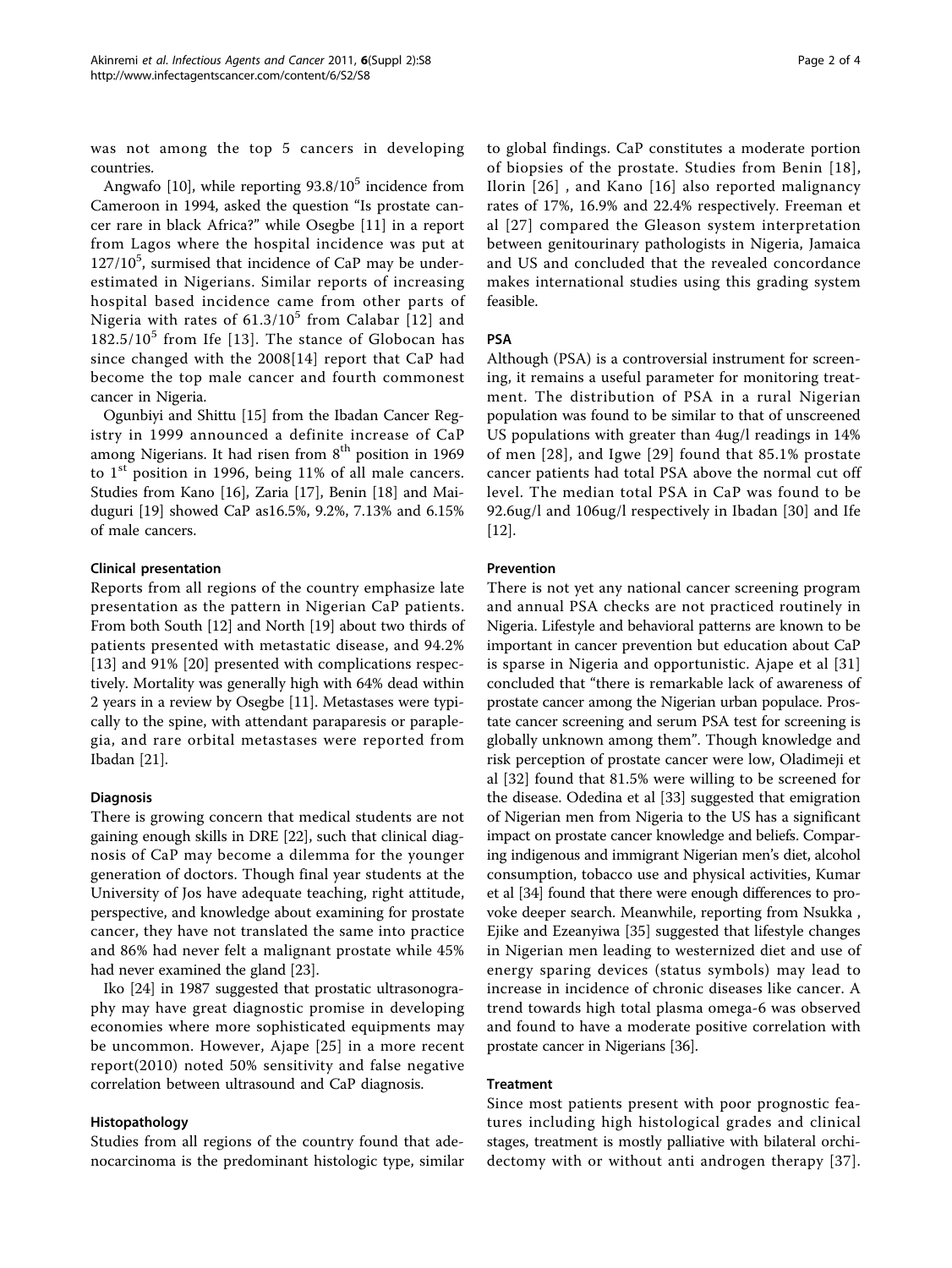<span id="page-2-0"></span>A discomforting finding in Ilorin showed that only 38.9% of patients had histopathological diagnosis before treatment[25]. No clinical trials were reported.

## Conclusion

Prostate cancer research in Nigeria is growing and multifaceted. There is a need to collate figures into the National Cancer Registry. Education and knowledge about prostate cancer is sparse, and even medical students need better training in digital rectal examination. Patients often present late with complications, pathological diagnosis is mostly of adenocarcinona, resulting commonly in palliative orchiectomy. Routine screening is not practiced and most PSA testing and digital rectal examination emanate from surgical clinics. The disparity in prostate cancer prevalence and mortality in the black man calls for concerted efforts from all and sundry to include all areas of research. Nigerian researchers stand at a vantage position to carry out local work as well as collaborate with other stakeholders all over the world.

#### Acknowledgements

This article has been published as part of Infectious Agents and Cancer Volume 6 Supplement 2, 2011: Proceedings of the First Biennial Conference on the Science of Global Prostate Cancer Disparities in Black Men. The full contents of the supplement are available online at [http://www.](http://www.infectagentscancer.com/supplements/6/S2) [infectagentscancer.com/supplements/6/S2](http://www.infectagentscancer.com/supplements/6/S2).

#### Author details

<sup>1</sup>Department of Pathology, Federal Medical Centre, Abeokuta, Nigeria. <sup>2</sup>Department of Urology, Federal Medical Centre, Abeokuta, Nigeria.

#### Competing interests

The authors declare that they have no competing interests.

#### Published: 23 September 2011

#### References

- Delongchamps NB, Singh A, Haas GP: Epidemiology of prostate cancer in Africa: another step in the understanding of the disease? Curr Probl Cancer 2007, 31(3):226-36.
- 2. Odedina FT, Ogunbiyi JO, Ukoli FA: Roots of prostate cancer in African-American men. J Natl Med Assoc 2006, 98(4):539-43.
- 3. Onuigbo WI: Carcinoma of the prostate: indigenous patterns. J Natl Med Assoc 1984, 76(4):373-5.
- 4. Odedina FT, Akinremi TO, Chinegwundoh F, Roberts R, Yu D, Reams RR, Freedman ML, Rivers B, Green BL, Kumar N: Prostate cancer disparities in Black men of African descent: a comparative literature review of prostate cancer burden among Black men in the United States, Caribbean, United Kingdom, and West Africa. Infect Agent Cancer 2009, 10(4 Suppl 1):S2.
- 5. PUBMED. [\[http://www.ncbi.nlm.nih.gov/pubmed](http://www.ncbi.nlm.nih.gov/pubmed)].
- 6. Nkposong EO, Lawani J: Primary carcinoma of the prostate in Ibadan. West Afr Med J Niger Med Dent Pract 1973, 22(6):108-11.
- 7. Abioye AA: The Ibadan Cancer Registry. In Cancer in Africa, Proceedings of a Workshop of the West African College of Physicians. Ibadan Nigeria: The Caxton Press (West Africa) Limited;Olatubosun DA 1981:1-33.
- 8. Udeh FN: Prostatic carcinoma in Nigeria: a 10-year retrospective study. Int Urol Nephrol 1981, 13(2):159-66.
- 9. Parkin DM, Bray F, Ferlay J, Pisani P: Estimating the world cancer burden. Int J Cancer 2001, 15(94(2)):153-6, Globocan 2000.
- 10. Angwafo FF: Migration and Prostate Cancer: An International Perspective. J Natl Med Assoc 1998, 90(11 Suppl):S720-S723.
- 11. Osegbe DN: Prostate cancer in Nigerians: facts and nonfacts. J Urol 1997. 157(4):1340-1343.
- 12. Ekwere PD, Egbe SN: The changing pattern of prostate cancer in Nigerians: current status in the southeastern states. J Natl Med Assoc 2002, 94(7):619-27.
- 13. Badmus TA, Adesunkanmi AR, Yusuf BM, Oseni GO, Eziyi AK, Bakare TI, Adetiloye JA, Badmus SA: Burden of prostate cancer in southwestern Nigeria. Urology 2010, 76(2):412-6, Epub 2010 May 7.
- 14. Ferlay J, Shin HR, Bray F, Forman D, Mathers C, Parkin DM: GLOBOCAN 2008, Cancer Incidence and Mortality Worldwide. IARC Cancer Base No. 10 [Internet] Lyon, France: International Agency for Research on Cancer; 2010, Available from: http://globocan.iarc.fr.
- 15. Ogunbiyi JO, Shittu OB: Increased incidence of prostate cancer in Nigerians. J Natl Med Assoc 1999, 91(3):159-64.
- 16. Mohammed AZ, Alhassan SU, Edino ST, Ochicha O: Histopathological review of prostatic diseases in Kano, Nigeria. Niger Postgrad Med J 2003, 10(1):1-5.
- 17. Afolayan EA: Five years of Cancer Registration at Zaria. Niger Postgrad Med J 2004, 11(3):225-9.
- 18. Akang EE, Aligbe JU, Olisa EG: Prostatic tumours in Benin City, Nigeria. West Afr J Med 1996, 15(1):56-60.
- 19. Dawam D, Rafindadi AH, Kalayi GD: Benign prostatic hyperplasia and prostate carcinoma in native Africans. BJU Int 2000, 85(9):1074-7.
- 20. Yawe KT, Tahir MB, Nggada HA: Prostate cancer in Maiduguri. West Afr J Med 2006, 25(4):298-300.
- 21. Shittu OB, Ogunbiyi JO: Orbital metastases of prostatic carcinoma in a tropical African population. West Afr J.Med 2003, 22(2):173-6.
- 22. Eziyi AK, Ademuyiwa AO, Eziyi JAE, Salako AA: Digital Rectal Examination for prostate and rectal tumour: Knowledge and experience of Medical students. W. Afr. Med. J 2009, 28(5):318-322.
- 23. Dakum K, Ramyil VM, Agbo S, Ogwuche E, Makama BS, Kidmas AT: Digital rectal examination for prostate cancer: attitude and experience of final year medical students. Niger J Clin Pract 2007, 10(1):5-9.
- 24. Iko BO, Monu JU, Mangete ED, Nduka NR: Ultrasonography of the prostate: a preliminary report from Nigeria. Int Urol Nephrol 1987, 19(3):279-85.
- 25. Ajape AA, Ibrahim KO, Fakeye JA, Abiola OO: An overview of cancer of the prostate diagnosis and management in Nigeria: The experience in a Nigerian tertiary hospital. Ann. Afr. Med 2010, 9(3):113-117.
- 26. Anjorin AS, Adeniji KA, Ogunsulire IA: Histopathological study of prostate cancer in Ilorin, Nigeria. Central Afr J Med 1998, 44(3):72-75.
- 27. Freeman VL, Coard KC, Wojcik E, Durazo-Arvizu R: Use of the Gleason system in international comparisons of prostatic adenocarcinomas in blacks. Prostate 2004, 58(2):169-73.
- 28. Ukoli F, Osime U, Akereyeni F, Okunzuwa O, Kittles R, Adams-Campbell L: Prevalence of elevated serum prostate-specific antigen in rural Nigeria. Int J Urol 2003, 10(6):315-22.
- 29. Igwe CU, Ikaraoha CI, Ogunlewe JO, Nwobu GO, Duru LAD, Mokogwu ATH: The Study Of Serum Prostate Specific Antigen And Phosphatase Isoenzymes Activity As Diagnostic Parameters In Patients With Prostate Cancer In Nigeria. Online J Health Allied Scs 2004, 3:3 [\[http://www.ojhas.](http://www.ojhas.org/issue11/2004-3-3.htm) [org/issue11/2004-3-3.htm](http://www.ojhas.org/issue11/2004-3-3.htm)].
- 30. Abbiyesuku FM, Shittu OB, Oduwole OO, Osotimehin BO: Prostate specific antigen in the Nigerian African. Afr J Med Med Sci 2000, 29(2):97-100.
- 31. Ajape AA, Babata A, Abiola OO: Knowledge of prostate cancer screening among native African urban population in Nigeria. Nig Q J Hosp Med 2009, 19(3):145-7.
- 32. Oladimeji O, Bidemi YO, Olufisayo JA, Sola AO: Prostate Cancer Awareness, Knowledge, and Screening Practices among Older Men in Oyo State, Nigeria. Int Q Community Health Educ 2009-2010, 30(3):271-86.
- 33. Odedina FT, Yu D, Akinremi TO, Reams RR, Freedman ML, Kumar N: Prostate cancer cognitive-behavioral factors in a West African population. J Immigr Minor Health 2009, 11(4):258-67, Epub 2008 Dec 4.
- 34. Kumar NB, Yu D, Akinremi TO, Odedina FT: Comparing dietary and other lifestyle factors among immigrant Nigerian men living in the US and indigenous men from Nigeria: potential implications for prostate cancer risk reduction. J Immigr Minor Health 2009, 11(5):391-9, Epub 2009 Feb 19.
- 35. Ejike CE, Ezeanyika LU: Lifestyle changes in Nsukka Metropolis in relation to prostate cancer and benign prostate hyperplasia. Niger. J. Biochem Mol. Biol 2009, 24(1):54-48.